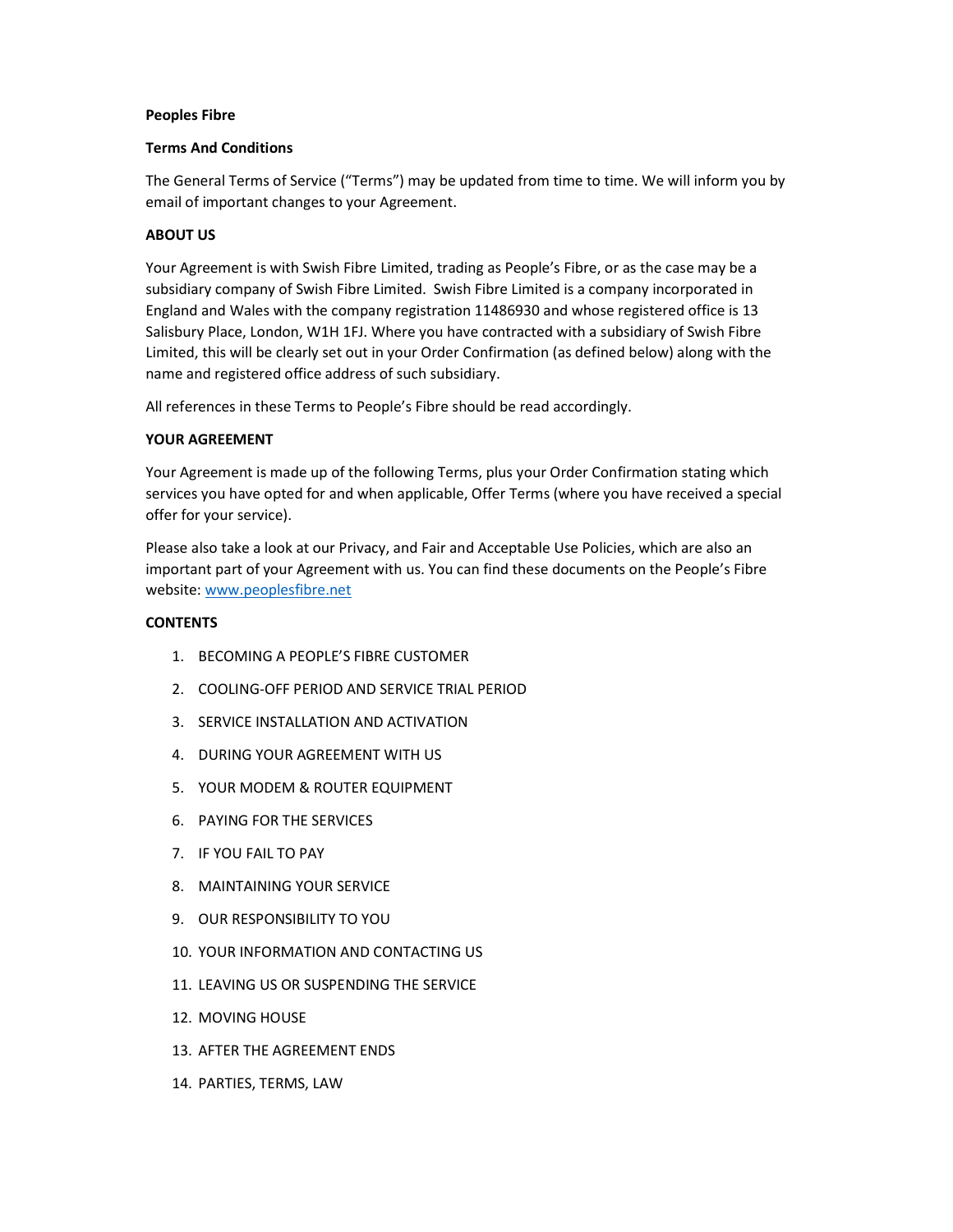- 15. GRANT OF PERMANENT WAYLEAVE
- 16. GLOSSARY

## 1. BECOMING A PEOPLE'S FIBRE CUSTOMER

1.1 You are becoming a customer of Swish Fibre Limited, trading as People's Fibre, or as the case may be a subsidiary of Swish Fibre Limited (as set out above).

1.2 You must be over 18 years old to enter into this Agreement. The address stated on the order is the location where our Service will be installed and activated for your use. The Agreement cannot be transferred to any other address or another individual.

1.3 You must be the current occupier of the property and have the permission of the property owner for us to install the People's Fibre Services at your address. You must provide access to your property if this is necessary for us to provide the Services.

1.4 Agreement start date. The Agreement starts when you sign up for People's Fibre broadband service. You have 14 days cooling-off period from the date of signature in which to cancel service without an early termination fee. Offer Terms may have an extended cooling-off period.

The 12 month contractual commitment starts from the date when we connect your service (when your connection goes 'live').

When you join People's Fibre we will agree certain details with you and set them out in your Order Confirmation. This document includes important information such as:

- Your chosen services and how much this will cost you per month
- The Minimum Term you have agreed to stay with us
- The Offer Terms where applicable
- Additional services you have chosen as part of your package, when they start and end and when you will be charged for these.

1.5 The Price Guide sets out current pricing information. This includes fees and early termination charges; and optional services and features that can be added to your package. All these charges will be added to your bill.

1.6 One-off charges. Delivery charges, router fee, connection, activation and installation charges may apply. You will be informed of these charges (if they apply) when you order the Services.

1.7 You will take a Home Broadband Service or a Business Broadband Service, and this will be stated clearly in your Service Confirmation. You must not use Home Broadband Services wholly or mainly for business purposes.

# 2. COOLING-OFF PERIOD

2.1 Your legal right to cancel a service starts the moment you enter into the agreement and lasts 14 days.

This cooling-off period does not affect your right to cancel as a result of problems with your broadband speed, as set out in paragraph 4.9.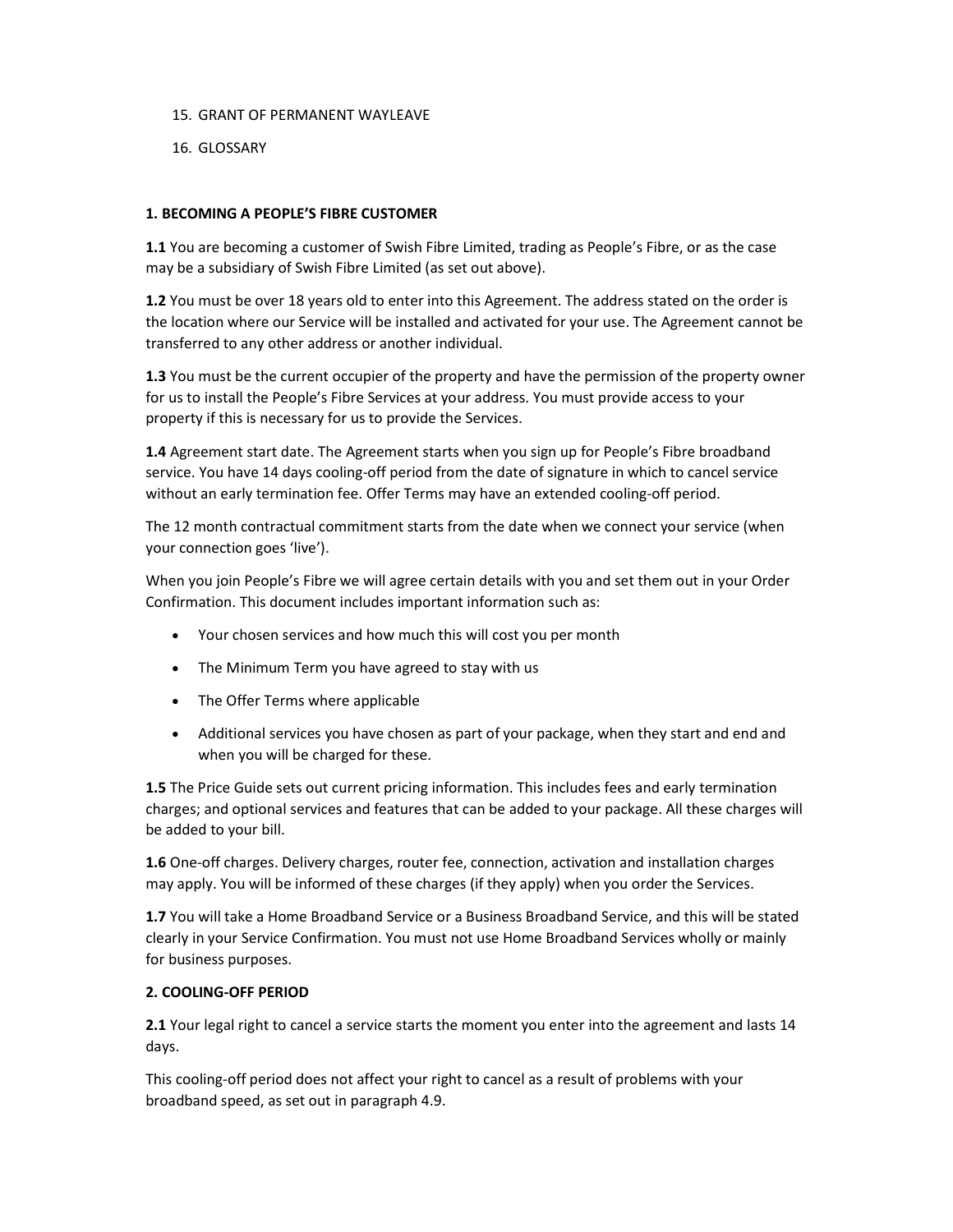2.2 Waiving your cooling-off period. If you make an express request for work to begin early, you cannot cancel without liability.

2.3 If the Service you are cancelling is a package change, a re-contract or add-on to an existing Agreement, upon cancelling the Service we reserve the right to move you back to your previous Agreement terms or to the closest matching service.

# 3. SERVICE INSTALLATION AND ACTIVATION

**3.1** People's Fibre Services will be supplied using a fibre optic cable all the way from the People's Fibre exchange to your premises. This is called Fibre to the Premises ("FTTP"), or Full Fibre.

3.2 Installation Demarcation Point. People's Fibre will install your fibre connection to the outside of your premises, to a position known as the Installation Demarcation Point. For information on where this Demarcation Point is typically located please contact our Support team. Residential customers are responsible for any damages to cabling and/or equipment after the Installation Demarcation point. See section 3.14.

3.3 The Electronic Communications Code. We provide our Services over Electronic Communications Apparatus, including fibre optic cables and related equipment, which is placed in the public highway and in private property using rights under the Electronic Communications Code.

**3.4 Order to installation timing**. We want your Services to be up and running as soon as possible after we receive your order. People's Fibre endeavours to complete your external installation within four weeks of order. Most installations are completed sooner. Some may take longer for reasons that cannot reasonably be anticipated, such as blockages within the existing underground ducts in which your fibre optic cable will be installed. We will always keep you updated regularly on the progress of your installation via email.

3.5 Access to the Installation Demarcation Point. You must ensure that there are no obstructions outside that will prevent access to the Installation Demarcation Point on your installation date and thereafter. If the existing route to the property from the proposed Installation Demarcation Point is obstructed for any reason, People's Fibre reserves the right to change the Installation Demarcation Point to the boundary of the property or to where People's Fibre sees best fit for installation.

3.6 The internal installation options. You have two options for the internal installation, which extends the fibre optic connection cable from the Installation Demarcation Point to a suitable location inside your premises for your customer premises equipment: 1) Independent Installation (Business customers only); or 2) People's Fibre Approved Installation.

3.7 Independent Installation (Business customers only). You, or an appropriate service provider that you have chosen and commissioned, will carry out the work to connect from the Installation Demarcation Point on the outside of your premises to the required location for your terminating equipment inside your property. You must read the Installation Guide we provide carefully before attempting the internal installation. You must not attempt to connect your modem and router boxes yourself; this must be done by a qualified People's Fibre installation technician once your internal installation is complete. The fibre optic cable is designed to be appropriately robust, however it is protecting very delicate glass fibre strands and therefore needs to be handled with care. If you damage the cable or other equipment you will be charged for replacements.

3.8 People's Fibre Approved Installation. The charge for People's Fibre approved installation is set out in the Price Guide or as otherwise agreed with us.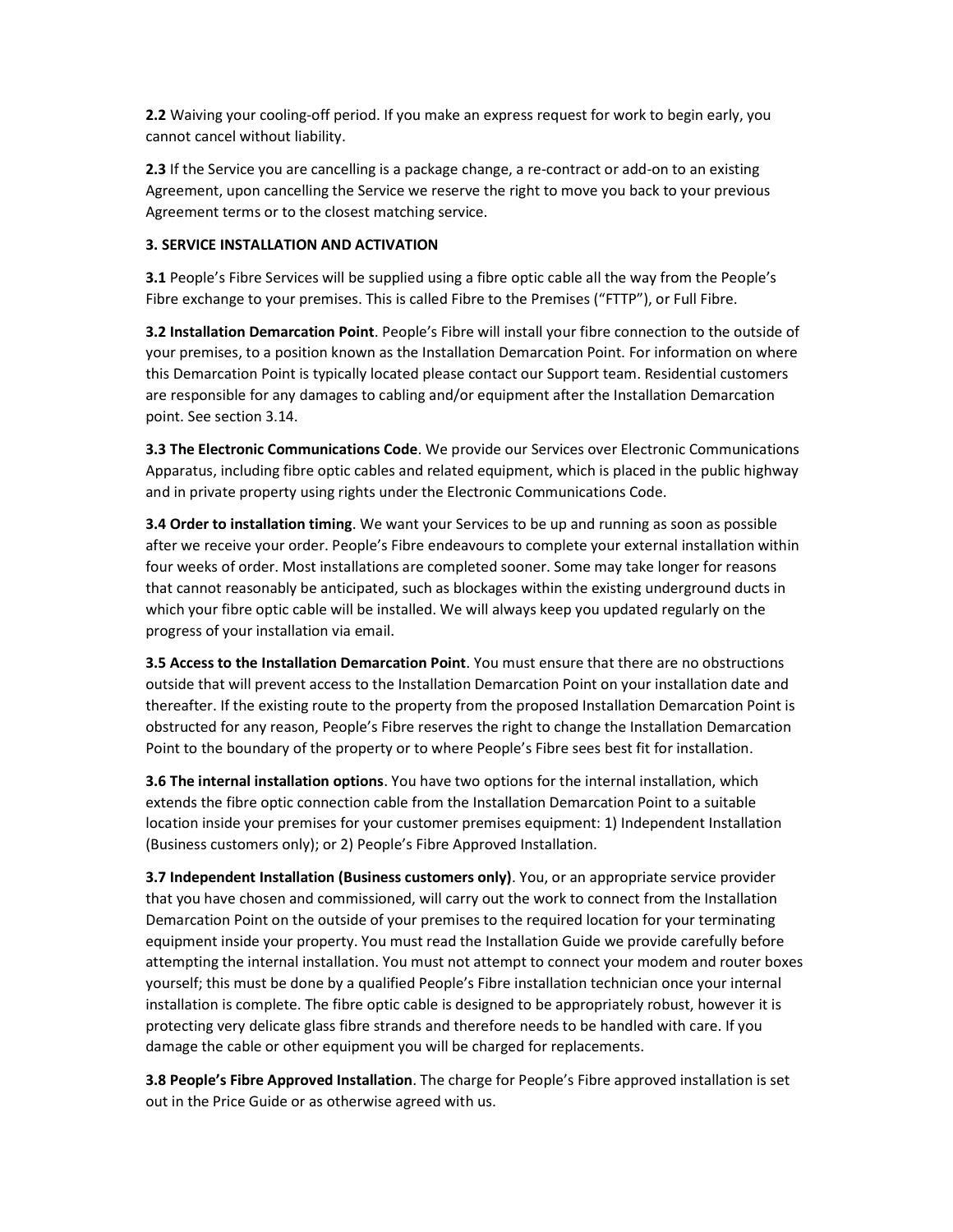You, or another person authorised by you who is over 18 years, will need to be present.

Your internal installation will be carried out by one of our own People's Fibre installation teams. All Installation Technicians work to our agreed standards using our approved equipment.

On the installation day and prior to commencing the installation, the technician will ask you to agree with the route of the installation from the Installation Demarcation Point to the location of the Customer Premises Equipment (CPE), which will usually be within the same room in which the fibre enters the premises. Installations requiring the location of the CPE to be in a different room to the Installation Demarcation Point are usually classed as Non-standard Installations, see section 3.9.

Up to a maximum of 15m of internal fibre cabling will be provided to place the internal connection socket in a suitable location. Installations requiring over 15m of internal fibre cabling are usually classed as Non-standard Installations, see section 3.9.

The technician will drill a hole through your external wall, adjacent to the Installation Demarcation Point, and then take the cable from that point to the agreed location for the internal connection socket. The technician will connect your equipment, activate your Service and test the Service to ensure that the installation has been carried out correctly.

Your internal installation works carry a 1-year warranty against defects but not damage.

All cabling will be surface mounted on the most appropriate surface and with due care. By purchasing a People's Fibre Approved Installation, you accept liability for any minor cosmetic damage or damage to decorative finishes that may result from the installation.

We are not liable for business losses. We will have no liability to you for any loss of profit, loss of business, business interruption, or loss of business opportunity in relation to your installation service.

Your technician will carry out a risk assessment before commencing any work. Please note the following safety rules which apply to all installations:

Technicians are not permitted to work at any premises unless a person over the age of 18 years and authorised by the Account Holder is present.

Technicians are not permitted to enter loft spaces or eaves cupboards unless they are correctly boarded and have a walk-in entrance and are not permitted to work in confined spaces.

- Technicians are not permitted to use your ladders, stepladders, access equipment or tools.
- Technicians are not permitted to lend their tools or equipment to you to complete parts of the job or any other work.
- Technicians cannot disturb or work in the vicinity of areas where they believe that asbestos is present.
- Technicians are not permitted to work above a height of 5m.
- Technicians are not permitted to access flat roofs or roof structures.
- Technicians cannot access underground structures, spaces or excavations or lift floorboards or drill through floors.
- Technicians are not permitted to move your furniture.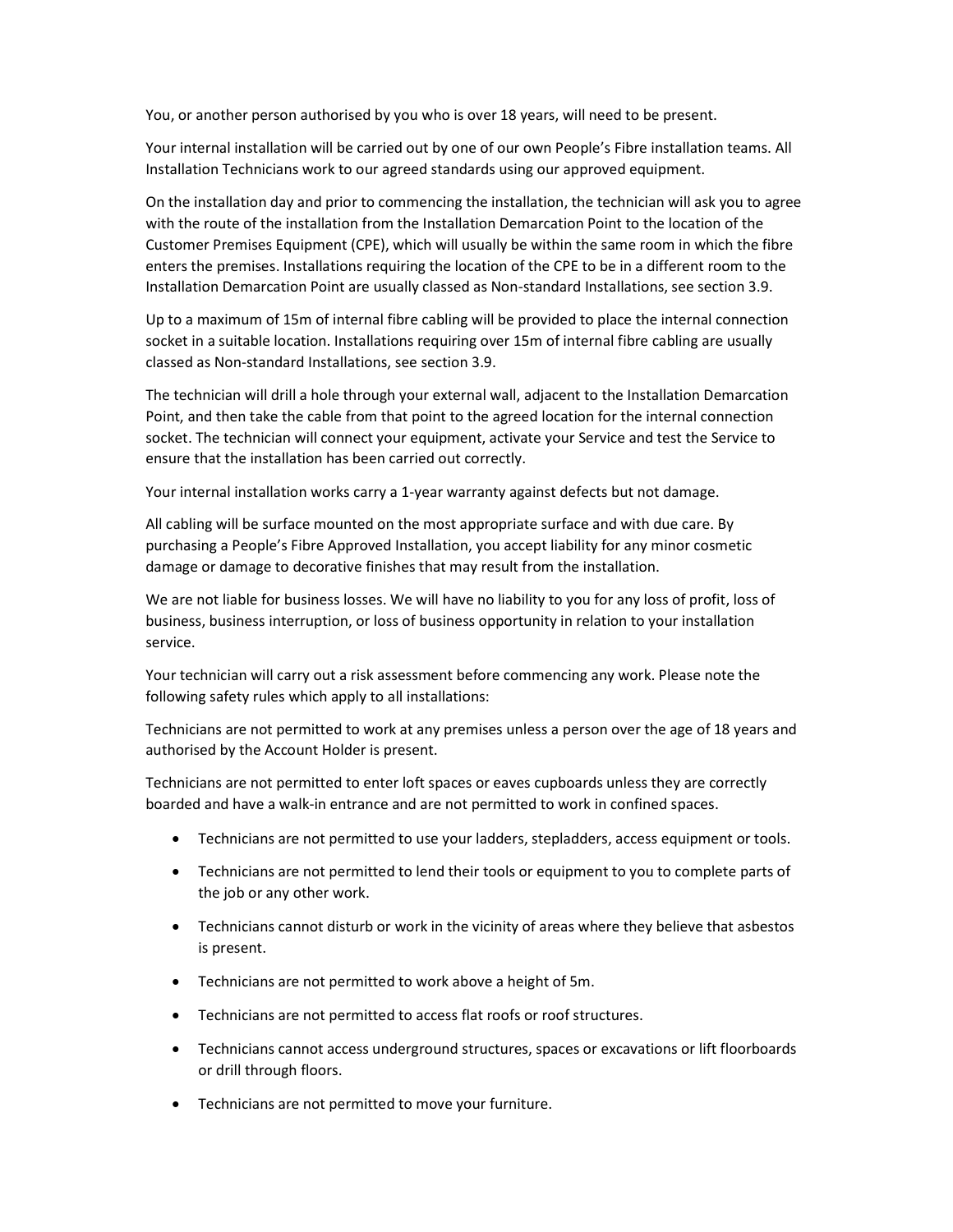Technicians are not able to perform specialist trenching or to install cables overhead.

3.9 Non-standard installations. A standard installation is one that follows the conditions set out in Section 3.8. If your requirements are not met by the standard installation then you must accept the charges for engineering time and cabling required to meet the non-standard specification (which we will quote to supply), alternatively business customers can opt for an Independent Installation and find a suitable trades-person, who can complete the work for you.

3.10 Installation damage to your property. We will make good any damage to your property caused by us while installing your service. However, we are not responsible for the cost of repairing any preexisting faults or damage to your property that we discover while providing the installation services. People's Fibre is not liable for minor cosmetic damage or damage to decorative finishes that may result from the installation.

3.11 FTTP Service Activation. If you have purchased the People's Fibre Approved Installation, the technician will endeavour to connect your router and modem and activate the service during the same appointment as the internal installation. If you have opted for the Independent Installation, you will need to arrange an appointment for the connection of your router and modem by booking an appointment on the People's Fibre website or by calling our Support Team, before you can use your Service.

3.12 The Activation Fee is collected on your first bill and this is issued on the earlier of either (i) Your FTTP Service Activation taking place; or (ii) Two weeks after we have installed the Service to the Installation Demarcation Point and informed you that the connection is ready for service (relevant for Independent Installations only).

3.13 Damage to the cable or equipment (Residential Service). For the duration of this Agreement, if for any reason the cable or equipment beyond the Installation Demarcation Point is damaged and needs replacing, you will be liable for all fees including engineer call out charges. You are also responsible for the upkeep of equipment from the Installation Demarcation Point onwards.

3.14 Damage to the cable or equipment (Business Service). For the duration of this Agreement, People's Fibre will take responsibility for any damages that may occur to the cable or equipment up to the Service Demarcation Point (CPE). You are also responsible for the upkeep of equipment and cabling after the Service Demarcation Point. See section 4.1.

## 4. DURING YOUR AGREEMENT WITH US

4.1 Service Demarcation point. It is important to know where the responsibility for the Service is handed over from People's Fibre to you. All service issues beyond the People's Fibre Service Demarcation Point are the responsibility of the customer. The Service Demarcation Point is the Customer Premises Equipment (CPE) supplied by People's Fibre, with the CPE connected to the external fibre (the Installation Demarcation Point), which is usually on the wall external to the property, using a People's Fibre fibre patch lead. The CPE is People's Fibre's responsibility if in warranty and reset to the current standard settings as recommended by People's Fibre.

Please see sections 3.13 & 3.14 for clarifications on responsibilities in the event of damage to the cable or equipment (3.13 for residential & 3.14 for business customers)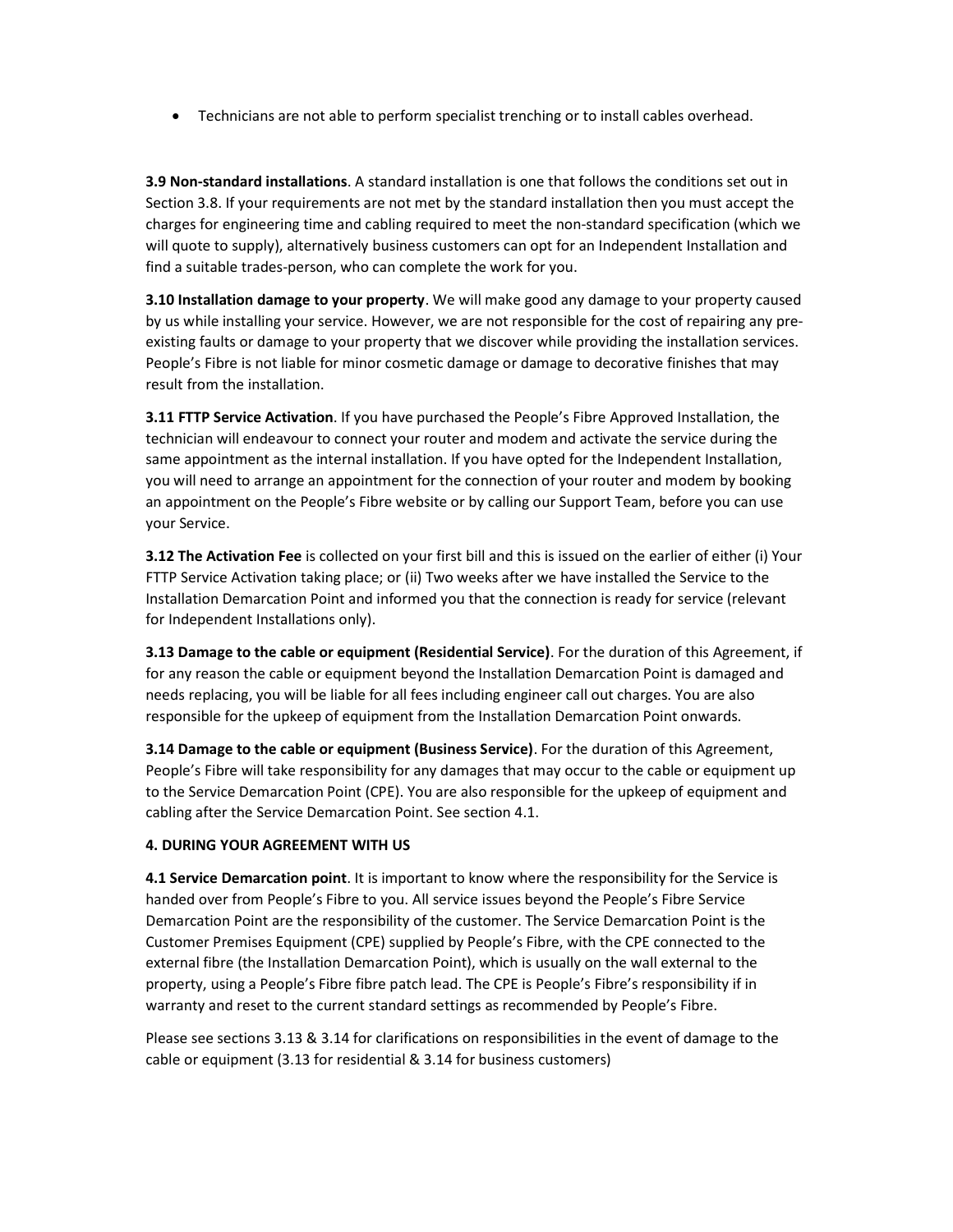4.2 Service availability. We do not commit to providing the People's Fibre Services until we have successfully completed our checks and surveys. If the cost of installation and maintenance of the People's Fibre Services are excessive we reserve the right not to provide a service to you.

4.3 Cancelling your current broadband services. You may wish to cancel your previous broadband services with your service provider if the services are no longer needed. You must cancel these yourself directly with your service provider. We advise that you do not cancel any agreements until the People's Fibre Services are successfully activated. If you do not cancel your previous agreements, you will continue to be charged by both People's Fibre and your previous service provider(s).

4.4 Using the Services. People's Fibre Home Broadband Services are supplied only for noncommercial use. You must have a People's Fibre Business Services Agreement for a broadband service that is used wholly or mainly for business purposes. All Services are supplied in accordance with our Fair and Acceptable Use Policy.

4.5 Restrictions. You are responsible for other people that use your equipment and Services. You must not use our Services in any way that is unlawful or illegal in respect to the laws and regulations in force in the United Kingdom. Furthermore, you must not use our Services in any way that is to the detriment of other Internet users. For more information on using our Services and restrictions please review our Fair and Acceptable Use Policy. You agree to take responsibility for all liabilities, claims and losses which are in any way connected with misusing the Services supplied under this Agreement, and you agree to indemnify us if we suffer any losses as a result of your misuse of our service.

4.6 Downloading third party content. A copyright owner's permission may be required for downloading protected content. Downloading protected content without the copyright owner's consent may constitute a criminal offence. Please see our Fair and Acceptable Use Policy.

4.7 Broadband Speed. We will supply the broadband speed that you have purchased. Most customers receive this full speed, measured in Mbit/s, at any time of the day, any day of the week. We guarantee to deliver this speed to your Service Demarcation Point within a 10% tolerance. Please note that devices connected by Wi-Fi to your router may not experience the full speed capability, either because of the physical limitations of wireless connections or because your device may not be compatible with ultrafast speeds.

4.8 Factors that affect broadband speed within the premises. Upload and download speeds can be affected by the environment within the premises, including:

- The type of connection between the router and your devices wired connections are far more reliable than wireless (Wi-Fi) connections.
- The capability of your device or computer.
- The number of connected devices in your premises.
- The internal environment within your home or business premises.

4.9 Problems with broadband speed. If after your Service is activated you are consistently receiving broadband speeds lower than the product speed you purchased, please contact us so we can try to help. If, after following our recommendations, the speed being delivered to your Service Demarcation Point is still more than 10% lower than the product speed you purchased, you can end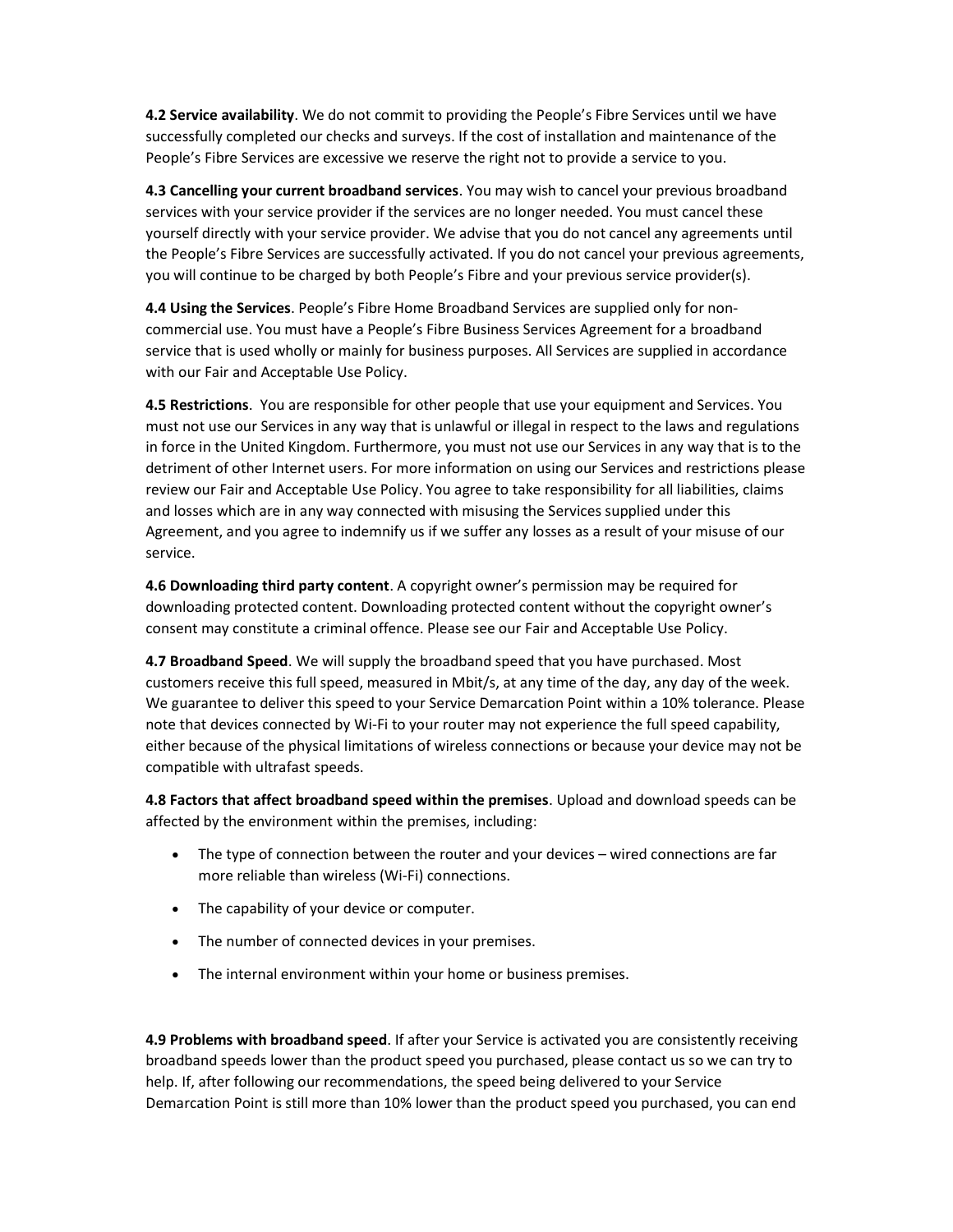the Agreement without paying Early Termination Charges. However, we will not refund you for your use of our Service during the period between your Service Activation Date and you ending the Agreement.

4.10 Disruption to Services. To protect the network and its customers, People's Fibre will act to restrict your use of People's Fibre Services or equipment where it suspects that the use has contravened its Fair and Acceptable Use Policy, or where People's Fibre suspects that your equipment has been infected by a software virus or similar, or where People's Fibre suspects a Home Broadband Service is being used wholly or mainly for business purposes. These restrictions will help protect your own network and People's Fibre's network.

4.11 Upgrade. If you request an upgrade or a renewal of your Agreement with us and we agree, you may need to agree to a new Minimum Term and you will need to pay the new charges applicable to that Agreement. Your new Minimum Term will not start until your new Service Activation Date.

4.12 Changes to your terms, services or charges. We may change the Agreement, our Services, or charges at any time, and we will tell you beforehand. Charges for additional services may change from time to time and may be outside People's Fibre's control so you will need to check our Price Guide for the latest prices. If we make changes we'll tell you at least 30 days in advance by email or post of the changes happening, except where:

• The change is for legal or regulatory reasons or it's a change that does not cause you any material disadvantage

In these circumstances, we'll still let you know about the change (for example by updating this page or publishing details on our website).

4.13 Your right to make changes. If you wish to make a change to the Service(s) which you have ordered, please contact us. We will let you know if the change is possible. If the change is possible we will let you know about any changes to the price of the Service, the timing of supply or anything else which would be necessary as a result of your requested change and ask you to confirm whether you wish to go ahead with the change. If we cannot make the change or the consequences of making the change are unacceptable to you, you may want to end the Agreement (see Section 11) but Early Termination Charge(s) may apply as set out in the Price Guide.

4.14 IP Address. People's Fibre supplies the use of IP addresses to its customers and People's Fibre owns these IP addresses. Home and Business Broadband Services uses Carrier Grade NAT (CGN) (RFC6598) but can if needed get a public ipv4 through DHCP (for a monthly charge). Business Broadband Services can also order static IPv4 addresses separately. Price for static IPv4 address can be found in the price sheet. We reserve the right to recall our IP addresses after the term of the Agreement has finished. We will give 90 days notice to the customer in this instance.

## 5. YOUR CUSTOMER PREMISES EQUIPMENT (CPE)

5.1 Equipment supply. We usually supply 1 modem and 1 standard wireless router under this Agreement, and the cost of these are included in your service activation charge. We want you to experience the best possible connection quality from your People's Fibre Service. We select our equipment carefully, and we regularly test our equipment against other routers on the market. People's Fibre only selects equipment that has comparable performance to the most popular routers but does not guarantee the performance is greater or equal to all routers on the market, or to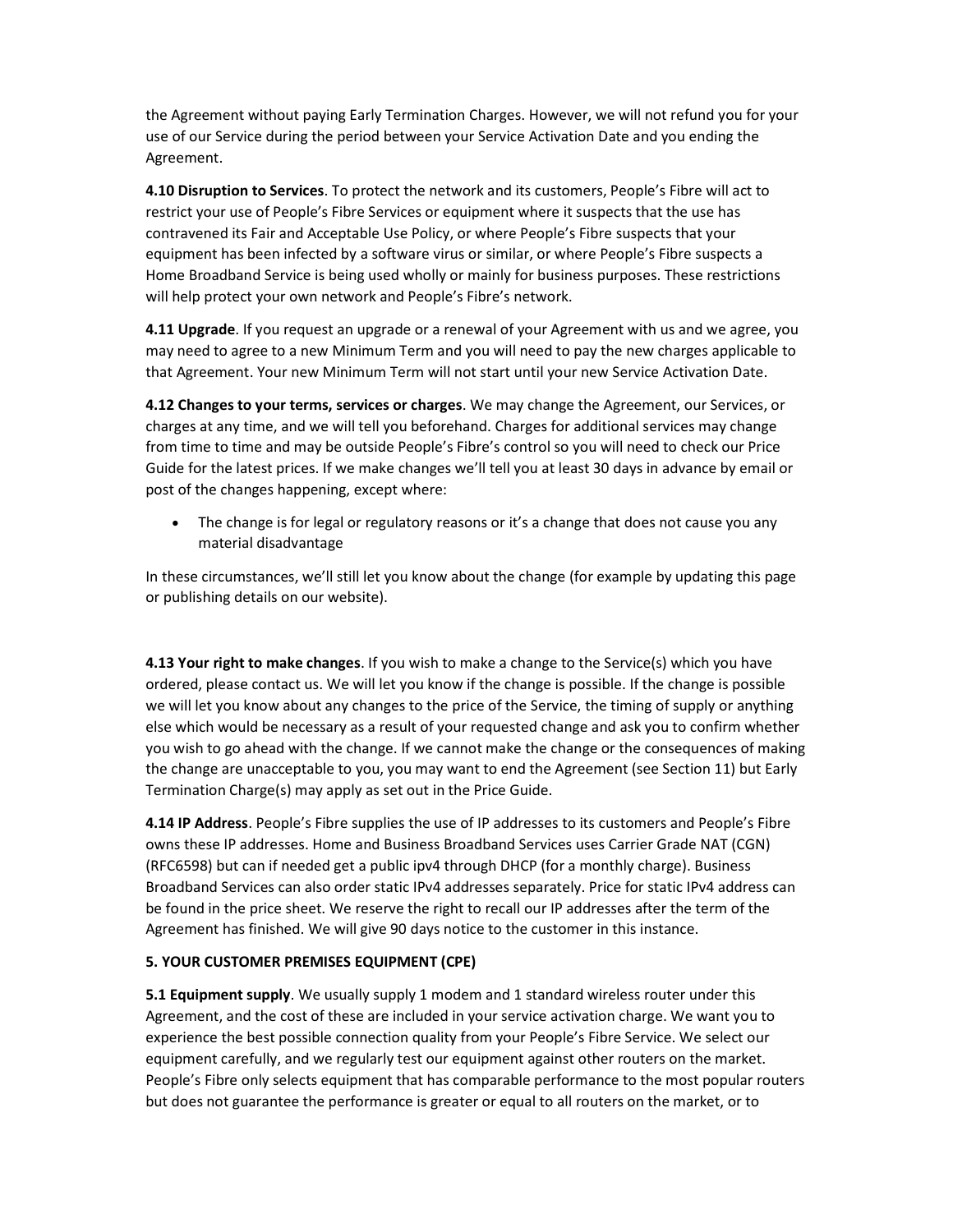previous routers you have used. Your People's Fibre equipment is supplied under the following terms:

- The equipment remains People's Fibre's property for the duration of the Minimum Term.
- If you have a Home Service, you must use the People's Fibre Wireless Router and other People's Fibre broadband equipment where applicable to receive the People's Fibre Services. You must not use any other router.
- If you have a Business Service and you have also taken our Bridging Service option, you may use 3<sup>rd</sup> party equipment behind a People's Fibre-supplied Customer Premises Equipment (CPE).
- The software in your Customer Premises Equipment (CPE) may be updated periodically. You must allow this software to be updated. Updates will happen automatically at no extra charge. The updates are important to maintain or improve the People's Fibre Services quality and security.
- People's Fibre cannot guarantee that third-party equipment will work with the Service and therefore does not accept any liability for the operation of third-party equipment, nor does People's Fibre support any third-party equipment.
- If the People's Fibre Services are terminated (by you or us) prior to activation or during the cooling-off period or due to any unavailability issue, you must return the equipment you have received in the manner we request. Failure to return any such equipment when requested to do so may result in charges.

**5.2 Care of equipment**. You must look after any equipment we provide. We supply instructions for installation and care of the equipment; you must comply fully with the installation and care instructions and other advice that People's Fibre provides you.

5.3 Equipment Warranty. Your Customer Premises Equipment (CPE) is supplied with a warranty against faults arising during the Minimum Term of your Agreement. If you report a fault with your CPE after this Minimum Term you have two options:

- 1. Upgrade to a higher speed product and take out a new Agreement with a new Minimum Term and People's Fibre will supply new equipment.
- 2. Purchase a replacement router from People's Fibre. This CPE will have a warranty against faults arising in the first 12 months after supply. See Price Guide for current replacement CPE prices.

5.4 Not covered by the Warranty. The following are not covered by your Equipment Warranty: Faults arising from misuse, accidental or deliberate damage to your Customer Premises Equipment (CPE); damage arising from use of third-party equipment, extension cables and network equipment; cosmetic damage which does not affect the functionality of your CPE; computer equipment, software and cables that People's Fibre did not supply to you and damage caused by events outside the reasonable control of People's Fibre or its equipment suppliers.

5.5 Reporting equipment faults. To report a fault with your CPE, please call us. If a reported fault cannot be remedied by our support staff over the phone, then we will replace equipment within the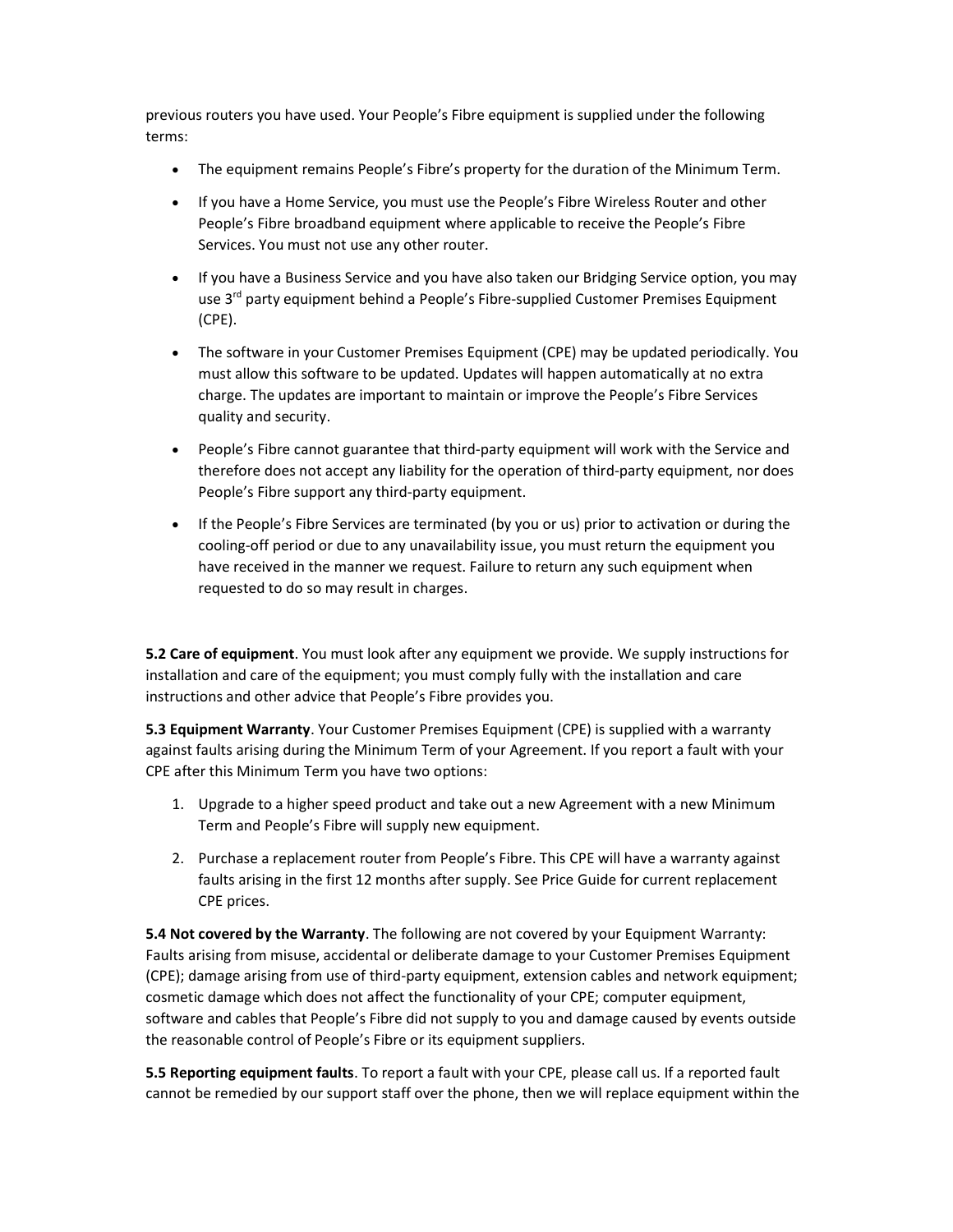warranty period. If your CPE is replaced, you must return the faulty equipment in the manner we request.

5.6 Replacement equipment. Any replacement equipment supplied under the Warranty will be new or 'as new' (previously used equipment that has been refurbished by the manufacturer or its authorised agent). We will warrant any repair or replacement until the later of the end of the original Warranty period or 3 months from the date it was supplied to you.

5.7 Equipment returns. If you are leaving People's Fibre before the end of your Minimum Term, your equipment must be sent at your own cost and undamaged and in its original packaging within 14 days of telling us you want to terminate your Agreement. When we receive the equipment, we'll refund any equipment charges that you have paid less an appropriate amount (up to the full value of the refund) where the equipment is damaged.

5.8 Equipment upgrades. We may decide to upgrade your equipment as part of our ongoing improvements to the People's Fibre Services. Once you have received your replacement equipment, you must return your old equipment to us within 30 days in the manner we request.

5.9 Failure to return any such equipment. Failure to return People's Fibre's equipment, whether in relation to Service termination, Faults, or Upgrades, when requested to do so may result in charges as set out in the Price Guide or Service restrictions.

5.10 Damage to equipment or data loss. Whilst any software or security features provided by People's Fibre should be effective, we can't guarantee they always will be. We take care to prevent any software we provide from damaging your equipment or causing a loss of your data or content. You should back up your data to protect against loss or corruption. We can't be responsible for any such damage, including but not limited to the following situations:

- You do not follow our instructions when using, downloading or installing our software.
- The configurations on your device or potential compatibility issues result in problems that we couldn't reasonably be expected to be aware of.
- You do not have sufficient protection against computer viruses or fail to keep your anti-virus software up to date.
- The damage is due to defects in third-party software, content or acts we couldn't reasonably be expected to be aware of.

## 6. Paying for the services

6.1 You are responsible for the cost of all charges you incur whilst using the People's Fibre Services, whether you, as the account holder, or someone else, incurs these costs.

6.2 The Agreement requires you to pay for the monthly Tariff for the duration of the Minimum Term as set out in your Order Confirmation. The Agreement start date is the date on your Order Confirmation. The Service Activation Date is logged by People's Fibre.

6.3 Billing. Your monthly charge is billed for the month ahead unless we say otherwise.

6.4 Payment method and timing. We will email you each month with your latest bill. You will need to pay for all charges within 14 days of the date of your bill. We ask that you pay by direct debit.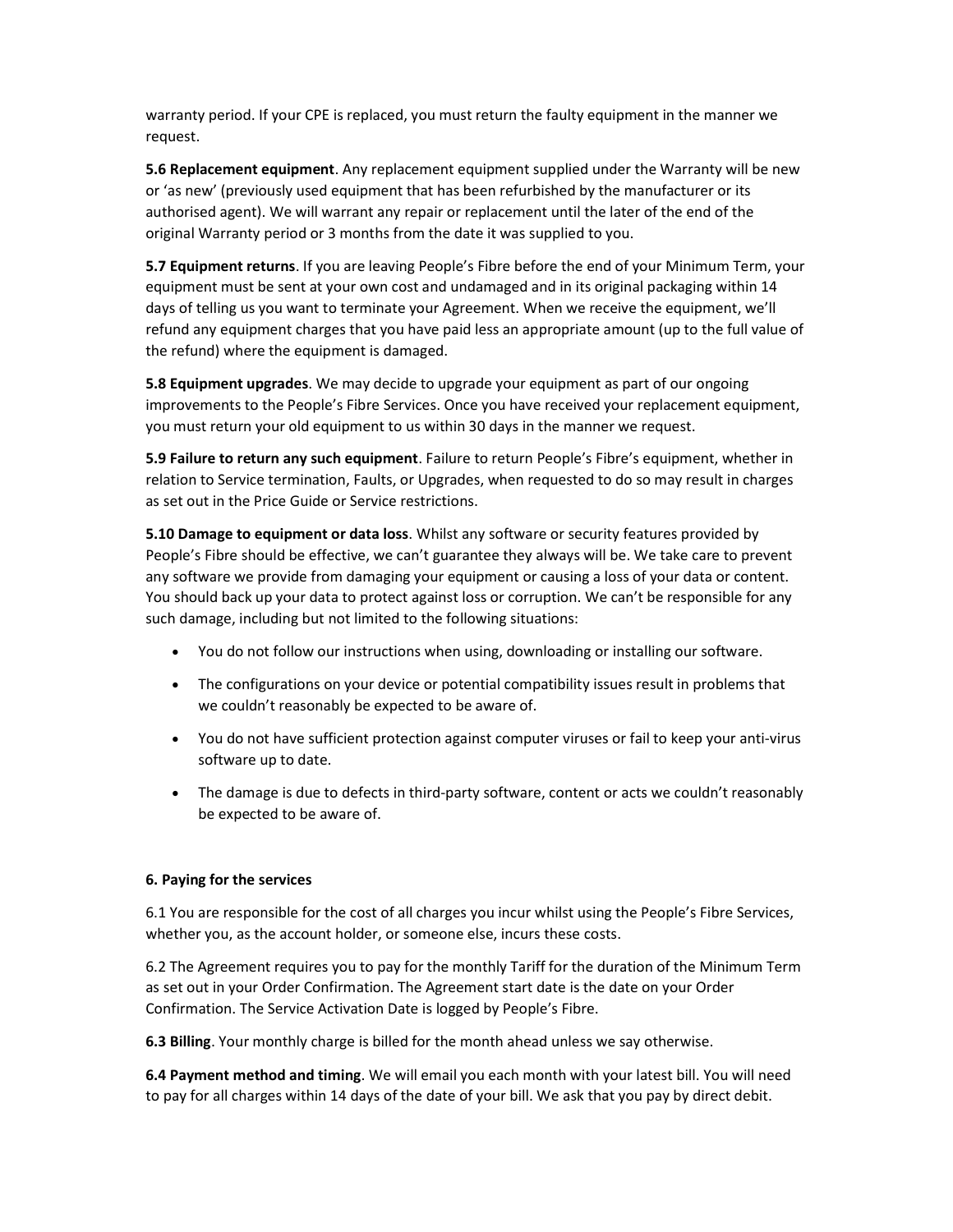Where VAT applies it will be included in the charges unless otherwise stated. People's Fibre does not accept cheques as a method of payment. You can request paper copies of past bills for a charge, which is set out in the Price Guide.

6.5 Changes to our prices. All prices are subject to change unless your discounted price is guaranteed in the Offer Terms, upon People's Fibre giving not less than thirty days prior written notice to you.

- We reserve the right to increase in April each year by a percentage equal to the Retail Price Index (RPI) data for January of the same year.
- We may also increase or decrease your charges if required by law or if any regulatory authority requests or requires a change to any aspect of our pricing, including to reflect a change in the rate of VAT or other applicable taxation charge or levy, which affects your People's Fibre Services payment. We will use our reasonable endeavours to notify you before any price increase takes effect under this Condition

6.6 Offer Terms. If you signed up to a discounted package, your Agreement will have Offer Terms. In this case, your discounted price will last for the agreed period of the Offer. Once the Offer Terms period ends you will automatically move to our standard pricing for the package you selected, as defined in the current Price Guide.

6.7 If you think we have made a mistake with our charges. If you think a bill is wrong, please contact us promptly to let us know and we will not charge you interest until we have resolved the issue. Once the dispute is resolved we will charge you interest on correctly invoiced sums from the original due date (if applicable).

## 7. If you fail to pay

7.1 If you don't pay your bill, we will send you a letter to remind you to pay. If we don't receive payment within 7 days of the date of this first reminder we may suspend your Services. If, after a further 7 days, we have still not received payment, we may terminate the Agreement and cease your People's Fibre Services. We may ask a debt collection agency to collect the payment on our behalf. If we do, you will also have to pay the reasonable costs incurred for the agency, which the agency will add to your debt.

7.2 Payment failure. If any payment method fails, we may add a failed payment charge as set out in the Price Guide to your next bill. If Direct Debit instructions are cancelled or fail, we may add a reinstatement charge as set out in the Price Guide to your next bill.

**7.3 Late payment**. If you pay late we'll charge interest on the overdue amount of 4% above the base rate of HSBC Bank each year and you'll also need to pay a reasonable administration charge if we don't receive payment within 7 days your reminder letter.

## 8. Maintaining your service

8.1 Troubleshooting. We aim to deliver a high-quality service, but we cannot guarantee a fault-free Service. When something goes wrong we want to help you restore the Service as quickly as possible. The Support Team will endeavour to identify the cause of the issue over the phone, email, or live chat.

8.2 Wireless interference. Many of the problems experienced with broadband connectivity are caused by using wireless connections within the premises (Wi-Fi). If you experience problems with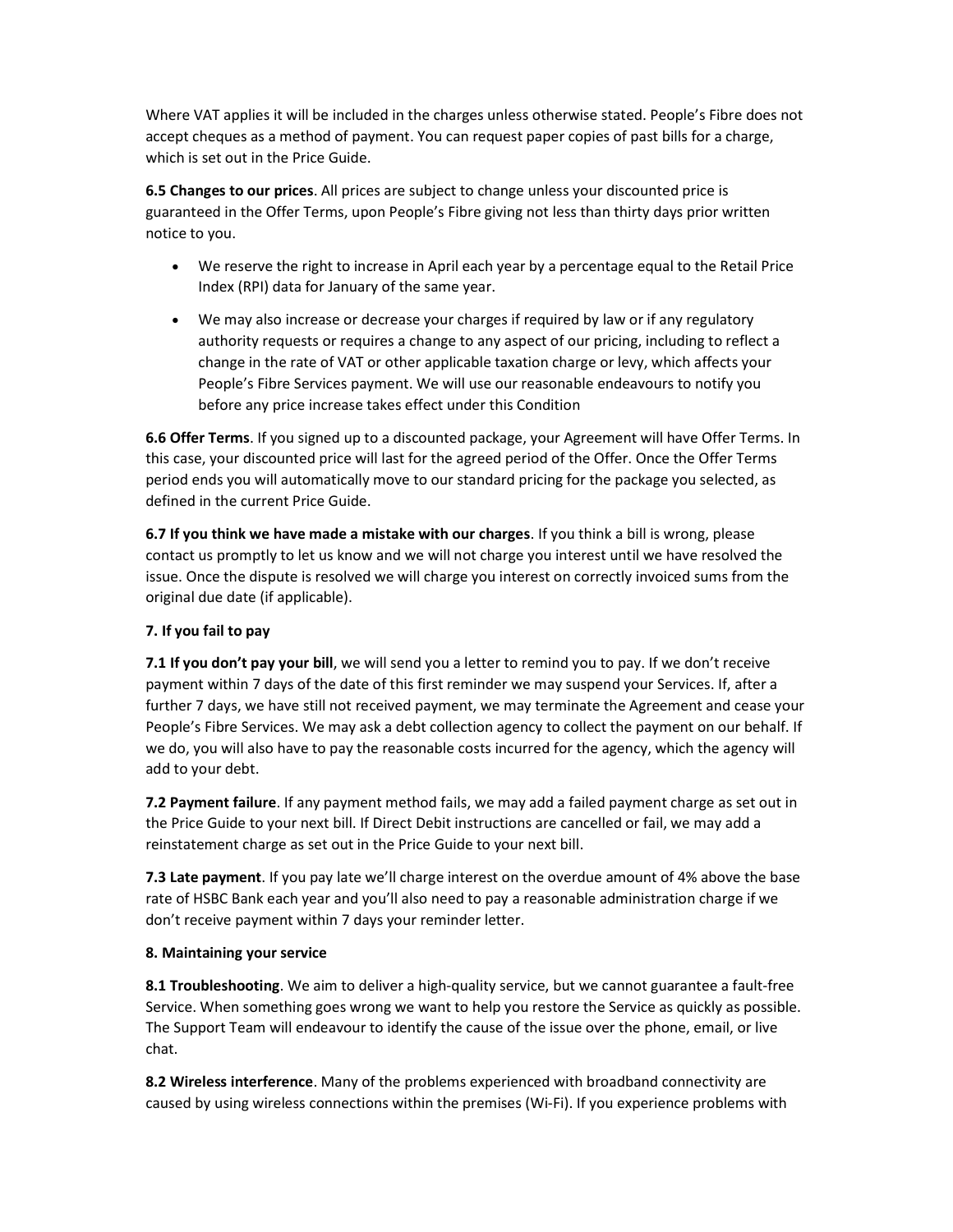your broadband quality, our Support team will need you to connect a wired device to the router using an Ethernet lead – this will help them determine whether there is a problem with your Service, or whether the problem is caused by wireless interference between your router and your device(s).

8.3 Service quality. We aim to provide a high-quality, continuous service to the point of entry to your premises. We recommend you use a wired Ethernet connection to your main devices, such as a home computer, wherever possible. We cannot guarantee a high-quality wireless signal from your internal router equipment everywhere within your premises, as the signal quality is affected by factors outside our control. Our Support team can suggest consumer products that have been designed to overcome the issue of wireless distribution within the premises.

8.4 Engineer visits. Occasionally an engineer visit will be necessary to investigate or fix a faulty service. Engineer visits are free of charge if the problem is found to lie within the People's Fibre network using a People's Fibre computer that has been wired directly into the Service Demarcation Point and with the configuration as described in section 4.1. When you book an engineer visit, we will:

- Agree to an appointment date and time window with you and will endeavour to contact you a minimum of two working days in advance where reasonably possible if this changes. You can change or cancel any appointment date but you must give us at least two working days' notice.
- Explain that you, the account holder, or someone over 18 years with your authorisation to make decisions relating to the fault on your behalf, must be present.
- Explain and agree with any pre-requisite requirements for the premises to ensure that the engineer can carry out the work.
- Explain that we can't determine whether an engineer visit will be chargeable until the visit has taken place.
- If the visit relates to poor broadband speeds, we provide our expected target speed in advance of the testing, against which the testing will be compared.

8.5 Charges for engineer visits. You will be charged for the engineer visit if the fault lies on the customer side of the network, and these charges are set out in the Price Guide. A chargeable visit will establish the responsibility for the fault but will not fix it. You will also be charged in the circumstances listed below.

- You provide an incorrect address.
- Entry is refused to the premises, or access cannot be gained by the engineer.
- There is no person at the premises over 18 years and authorised by you to manage the broadband Service.
- We agreed on pre-requisite requirements for the premises with you to carry out the work successfully, and these requirements have not been met.
- The engineer finds that the fault that you have raised is not related to our Services or equipment, or the reported fault was not present.
- The engineering visit is cancelled by the customer later than two working days before the appointment date.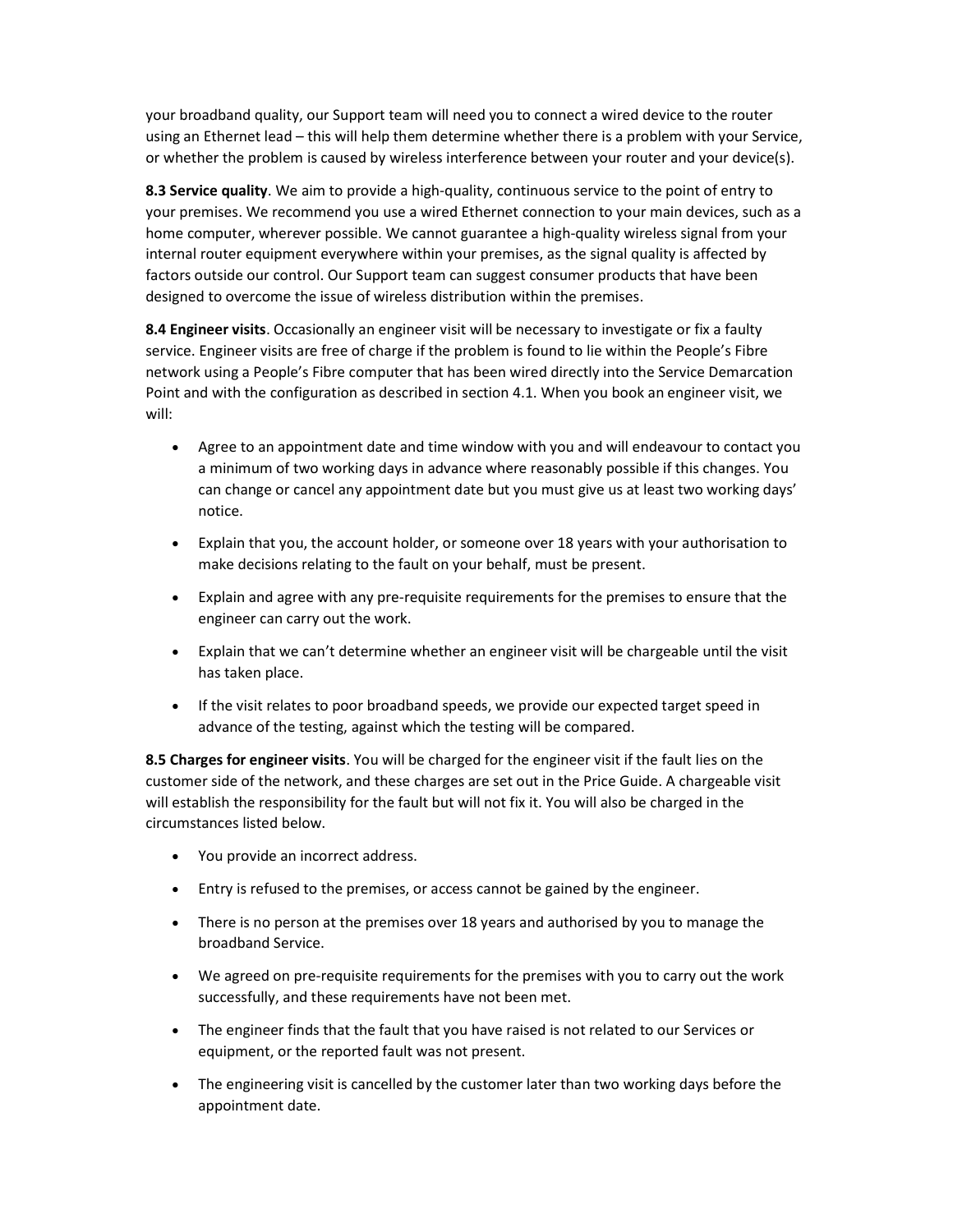- The engineer finds that the fault that you have raised is caused by damage to the cabling or equipment. (Residential Services only) See section 3.14
- The issue could have been fixed using guidance already supplied by our Support team over the phone or by email. A common cause of reduced service quality is the wireless connection from the router situated within your premises to your device(s). Many issues are resolved by connecting your device to the router using an Ethernet lead instead of Wi-Fi, and our Helpdesk will explain how to do this before arranging an engineer visit.
- An engineer arrives at the premises to carry out the work you requested, but you no longer wish the work to be carried out.

8.6 Fixing faults on the customer side of the network. If an engineer visit establishes a fault on the customer side of the network, the customer is then responsible for fixing the fault.

8.7 Non-availability of our Services. We use reasonable endeavours to give you a minimum of five days' notice by email of necessary maintenance and support work on our network, although this may not always be possible if the problem is urgent or an emergency.

## 9. Our responsibility to you

9.1 Problems with our Services. We will provide our Services with reasonable skill and care and in accordance with good industry practice. If the People's Fibre Services are unavailable we'll always look to put things right. Our ability to provide the Services is sometimes dependent upon other companies that provide Services to us. You acknowledge that there are factors outside of our control which will limit our ability to provide the People's Fibre Services to you.

## 9.2 Limitation of liability

- If we suspend the supply of your service for any of the reasons set out in 11.4, we will not be liable to you for the loss of service and we will charge you for re-activating your service at the end of the period of suspension.
- If we suspend the supply of your service for any of the reasons set out in 11.5, we will not be liable to you for the loss of service however we will not charge you for re-activating your service at the end of the period of suspension.
- In the event of any failure in the Service, we shall not be liable to you for any charges incurred by you should you use an alternative means of connection to the internet.
- We are not responsible if you are not able to use the services because your equipment does not work properly, is not compatible with the system, does not conform to the relevant standard or does not meet the minimum specifications or because of faults in any 3rd party networks over which we have no responsibility.
- We have no control over the data which passes to or from you over the internet, and we are not responsible for any loss or damage to that data and we are not responsible for any loss or damage to your own equipment caused by the use of our service to access the internet.
- We do not exclude or limit in any way our liability to you where it would be unlawful to do so. This includes liability for death or personal injury caused by our negligence or the negligence of our employees, agents or subcontractors; for fraud or fraudulent misrepresentation.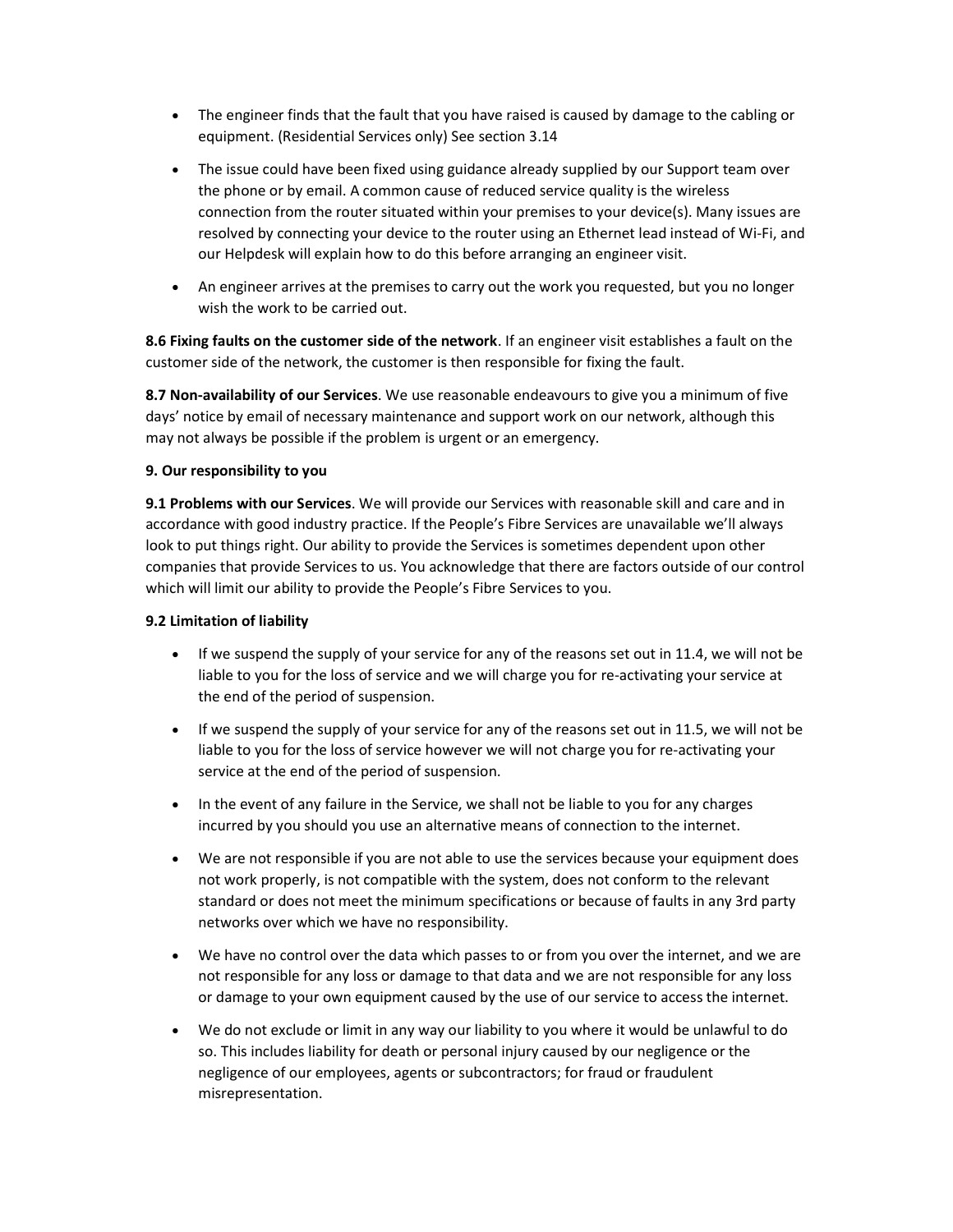- We have no liability to you for any loss of profit, loss of business, business interruption, loss of anticipated savings, loss of sales or turnover, loss of, or damage to reputation, loss of contract, loss of customers, wasted staff time, losses or liabilities under or in relation to any other contract, nor any indirect, consequential loss or damage of any kind arising from this Agreement.
- We are not liable to you for consequential loss directly or indirectly arising from the use of, or loss of, the Services that is a not foreseeable or which arises from an event beyond our reasonable control. In the case of suspension of service due to our fault, your sole remedy is the payment of a refund for such an event. See section 9.4.

9.3 Network Outage. If a fault occurs on the People's Fibre network, we endeavour to diagnose and repair the fault in the shortest time possible.

Business services have guaranteed maintenance on the next business day where the fault is within the People's Fibre network, but we endeavour to carry out maintenance on the same day. Telephone support for all Services is available 24/7.

Should you have opted for Business Offer Terms with alternative SLA please refer to your chosen package.

9.4 Loss of service refunds. (Business customers only) If we don't fix a fault in our services, that we have caused or are solely responsible for, by the end of the next business day, the day after you report it (and giving us enough information for us to look into it properly), you'll be entitled to a (single) credit in relation to that fault of £25 (if you have our 30Mb service) or £50 (if you have our 300Mb or 900Mb service).

However, you won't be entitled to such a credit (a) for any fault not caused by us, (b) for any fault caused by events beyond our reasonable control, (c) if we can't find a fault, (d) if you cancel the fault report, (e) if, after you report the fault, we're not able to contact you or you don't give us access to the premises where our services are being supplied when we reasonably need this, (f) if you're not able to take delivery of any replacement router we may send you or (g) if you don't help us in any other way we might reasonably need to resolve the matter speedily.

## 10. YOUR INFORMATION AND CONTACTING US

10.1 Data accuracy. It is your responsibility to ensure the information you have supplied us is correct. You are liable for additional charges that result from providing us with incorrect information that we act on.

10.2 Data protection. Our Privacy Policy tells you all the ways we collect information from you, how we store and use it, and how you can access and manage this information.

10.3 Complaints. We want to resolve any complaints you might have. How we will do this is set out in our Code of Practice.

10.4 Contacting us. We may monitor or record online chats or calls made to or from People's Fibre. We do this for training purposes, to improve the quality of our customer support and to comply with Ofcom regulations.

- $\bullet$  Telephone 0333 444 66 88
- Live chat found on our website www.peoplesfibre.net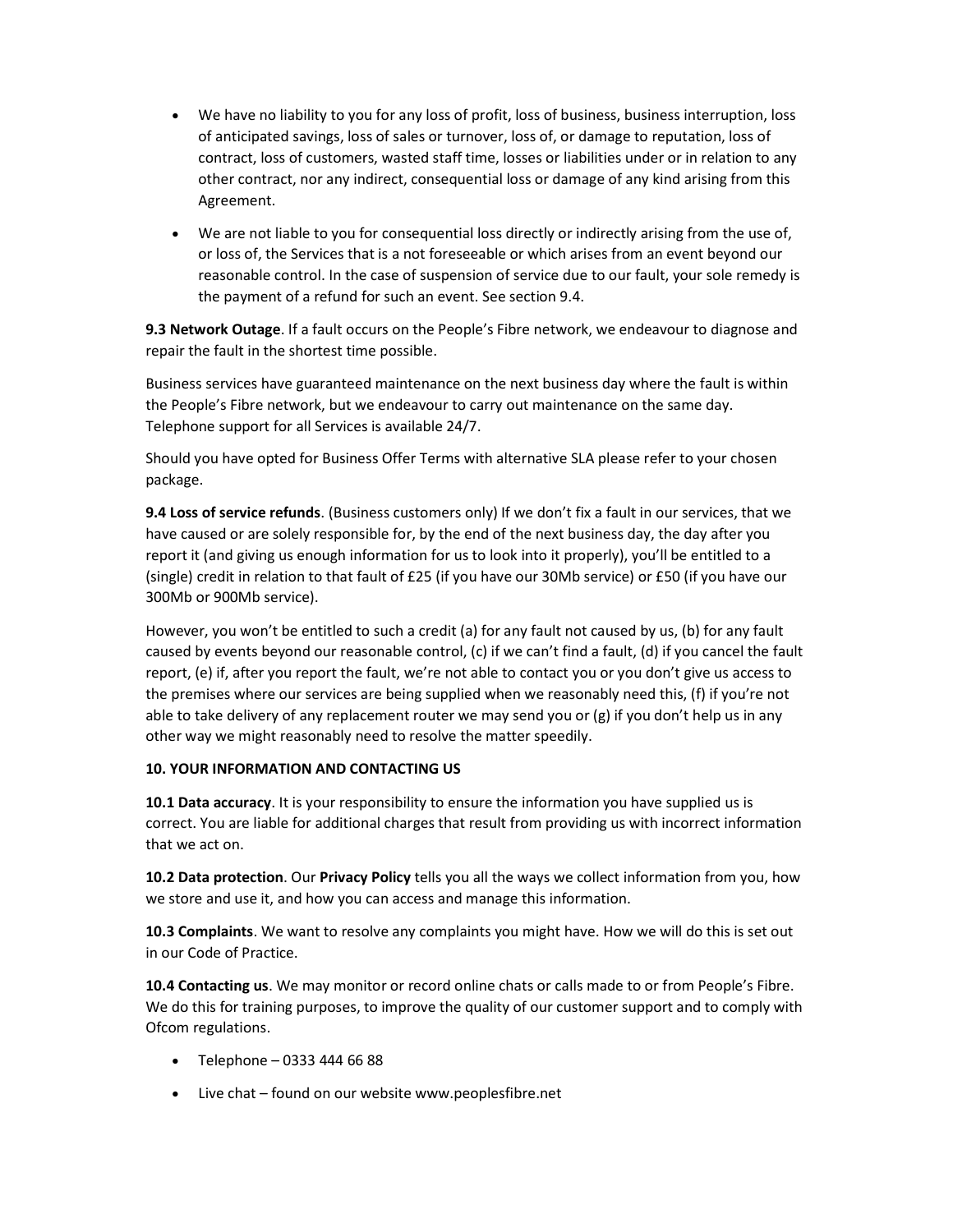- Email support@peoplesfibre.net
- Mail Customer Services, People's Fibre, 46 Bank Street, Braintree, CM7 1UR.

10.5 Giving us notice. You must give notice for ending the Agreement by either: writing to People's Fibre at the above address, emailing termination@peoplesfibre.net or by phoning us on 0333 4446688.

10.6 Communicating with you. We will give notice to you via email. It is your responsibility to ensure we have an up to date email address.

# 11. Leaving us or suspending the service

11.1 These rights are in addition to any other legal rights you may have to terminate our Agreement. If you want to end the Agreement:

# • Because you simply want to leave us

. You will need to give us a minimum 30 days' notice by email. If you are outside your Minimum Term you can cancel at any time without paying an Early Termination Charge. If you are within your Minimum Term (but outside the Cooling-off Period) you will need to pay Early Termination Charges as set out in the Price Guide. Other charges may be due as set in the Price Guide. We will continue to provide the Services and you'll need to pay for all charges during this period.

# Because of the quality of our Services

. If the Service is materially degraded for a minimum 14 days or if we don't do something fundamental that we should have done under this Agreement within 7 days of you asking us in writing, you may be able to leave the Agreement early without paying a termination charge. Please contact us to discuss your options.

## Because of changes

If (i) we increase your Tariff (by more than the annual inflation-linked charge set out in 3.7); or (ii) materially change our Services or the Agreement, except where any increase is required by law or any regulatory authority, you will have a right to leave the Agreement early without paying a termination charge. We will let you know if this is the case and what to do before the changes are made. If you take no action within 30 days of us telling you about the changes you will be considered to have accepted those changes.

11.2 If someone else requests that we end our Agreement (for example a provider you're transferring to) we will accept that notice and will send you a letter advising that we have received notification that another service provider has applied to take over the Service.

11.3 If you cancel your Direct Debit without contacting us to arrange payment by alternative means, we may assume you want to end our Agreement.

11.4 If we want to suspend our Services or end the Agreement and termination charges apply. We may suspend our Services (other than access to the emergency services) or end the Agreement if any of the following apply. If you are within the Minimum Term you will have to pay Early Termination Charges as set out in the Price Guide:

- We reasonably believe you have provided us with false or misleading details.
- You don't pay any charges on time.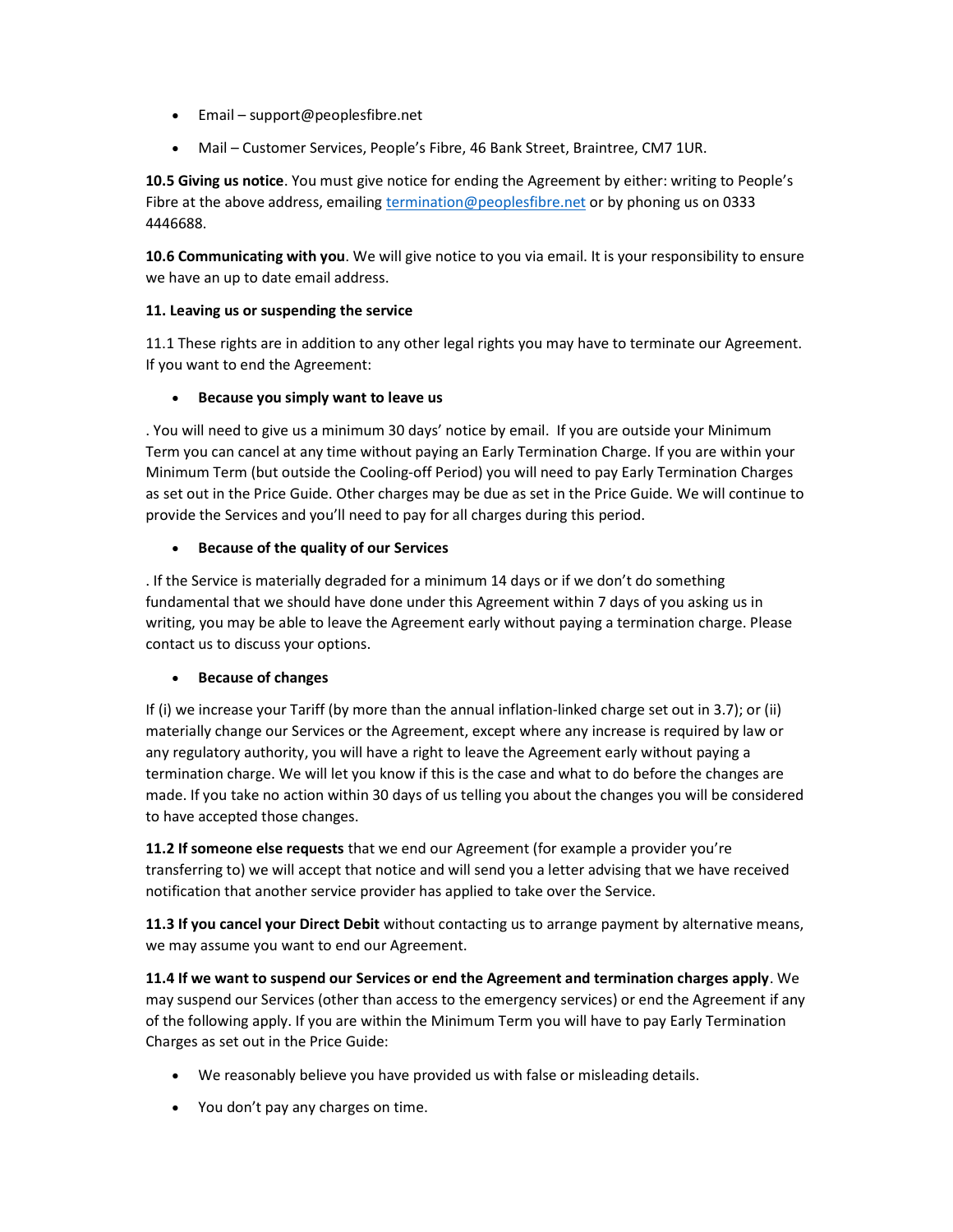- You repeatedly request your bank to chargeback payments that you are not disputing.
- You or anyone else who is using your People's Fibre Services is in breach of our Fair and Acceptable Use Policy or Privacy Policy or if you don't do something fundamental that you have to do under the Agreement within 7 days of us asking you to do so in writing.
- Any misuse of the People's Fibre Services by you or any third party or the use any of our Services in a way that may damage or affect the operation of our network.
- You become bankrupt or make an arrangement with creditors.
- A licence under which you have the right to run your telecommunications system and connect to the People's Fibre system is revoked, amended or otherwise ceases to be valid and is not immediately replaced with another valid licence.

11.5 If we want to suspend our Services or end the Agreement and termination charges do not apply. There are two cases where we may suspend our Services (other than access to the emergency services) or end the Agreement, and the Early Termination Charge does not apply:

- Our ability to continue to provide the Service to you is materially and adversely affected because: (i) any of our telecommunications carrier(s) or supplier(s) ceases to provide services to us; or (ii) any authorisation required by us ends or is changed; or (iii) it is not commercially viable to supply the Services to you; or (iv) the service is no longer technically viable.
- If asked to do so by regulators or if required by law. We may end the Agreement if we are permanently unable to provide our Services to you.

11.6 We will usually give you 14 days' notice before suspending or stopping our Services or ending the Agreement, and work to resolve any issues with you. However, we may not give this notice if there is a material risk of loss or harm to us or our other customers (for example, where there is a reasonable suspicion of fraud or other abuse).

11.7 If we suspend the Services we may charge a line restriction fee as set out in the Price Guide. We shall also be entitled to recover from you all costs, losses and expenses incurred by People's Fibre.

# 12. MOVING HOUSE

12.1 If you move to a new house during the Minimum Term. Please let us know at least 30 days in advance of your moving date, and we will terminate the services on the moving date. If you wish to have People's Fibre Services at your new address, we will conduct a services availability check. If we are able to provide the Services to your new address, we will set up a new Agreement with you, with a new Minimum Term. Activation charges may be applicable for connecting the People's Fibre Services to your new house (for example if a new fibre cable is required). You will be subject to Early Termination Charges for the Agreement to supply Services at your old address if we are unable to provide service at your new address. Other charges may be due as set in the Price Guide.

12.2 If you move to a new house outside the Minimum Term. Please let us know at least 30 days in advance of your moving date, and we will terminate the services on the moving date. If you wish to have People's Fibre Services at your new address, we will conduct a services availability check. If we are able to provide the Services at your new address, we will set up a new Agreement with you, with a new Minimum Term. Activation charges may be applicable for connecting the People's Fibre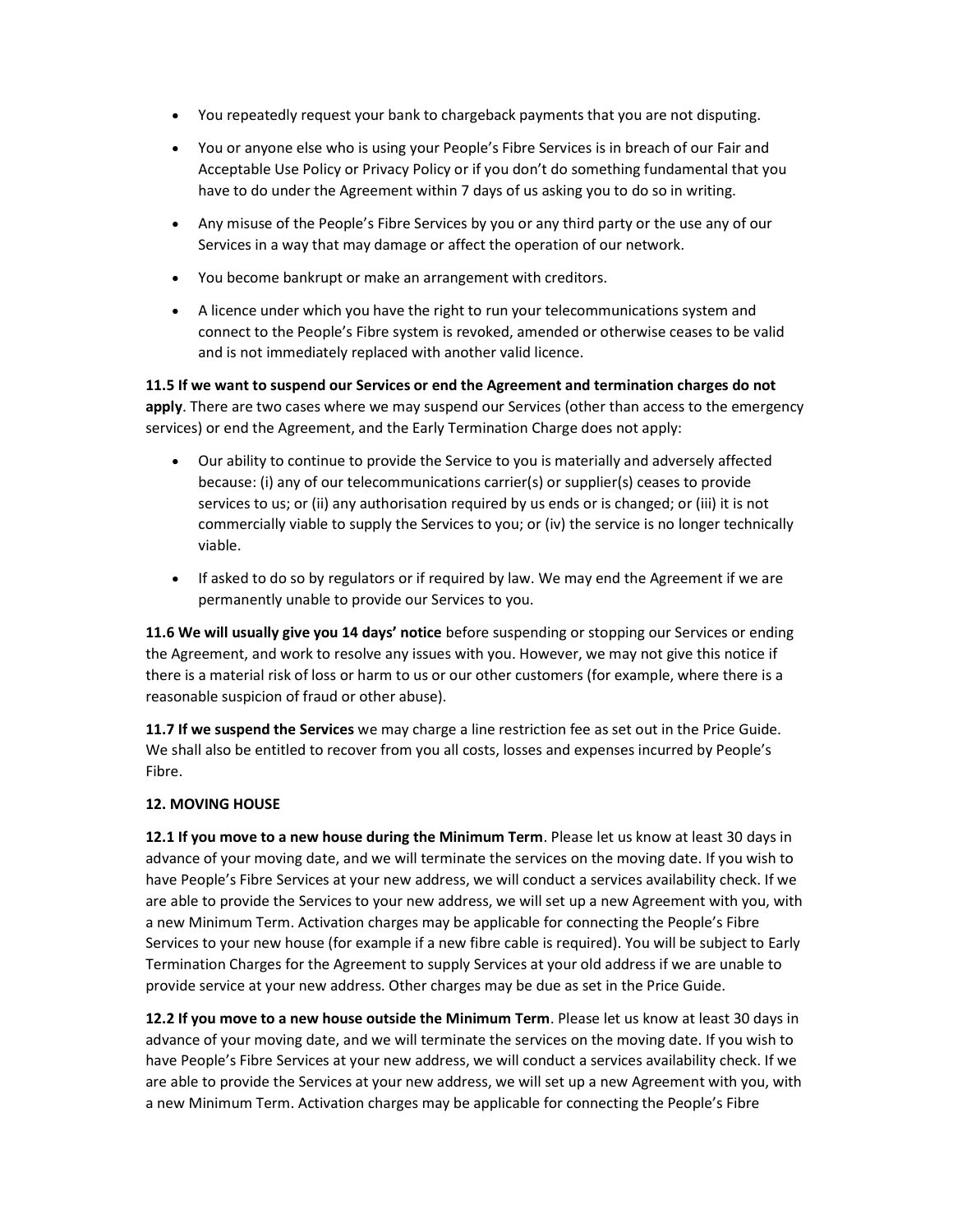Services to your new house (for example if a new fibre cable is required). Please see our Price Guide for details.

## 13. After the agreement ends

13.1 If this Agreement is ended by you or us, for whatever reason, you will have to pay all charges up to the date of termination of your People's Fibre Services. If you have paid any charges in advance we'll refund you for any services not used, but we'll first take off any money you owe us under our Agreement. For security or compliance reasons we may not hold your payment details after our Agreement has ended so you agree that we may make these refunds by cheque.

13.2 Any features or services that are provided for free with or as part of the Service(s) will end on the same day as the Agreement ends. You may continue to keep certain features or services if you agree to pay any relevant charges set out in the Price Guide or as otherwise agreed with us.

# 14. PARTIES, TERMS, LAW

14.1 You accept that the Agreement is between you and us; no one else can enforce it. However, we may take instructions from a person acting with your permission.

14.2 Unenforceable terms: Each of the paragraphs and subparagraphs of our Agreement operate separately. If any court or relevant authority decides that any of them are unlawful or unenforceable, the remaining paragraphs and subparagraphs will remain in full force and effect.

14.3 Delays: If we delay in taking any steps under our Agreement against you in respect of you breaking our Agreement, that doesn't prevent us taking steps against you later.

14.4 After our Agreement, the following Sections of this Agreement apply even once the Agreement has ended: Section 3 (Cancellation period), Section 7 (If you fail to pay), Section 9 (Our responsibility to you), Section 10.3 (Complaints), Section 13 (After the agreement ends) and Section 14 (PARTIES, TERMS, LAW) apply even once the Agreement has ended.

14.5 Laws and courts that apply: English law applies to our Agreement and claims between us will be brought in the English courts.

# 15. GRANT OF PERMANENT WAYLEAVE

You accept that when you order a People's Fibre service, you grant People's Fibre a permanent Wayleave at nil cost to People's Fibre under the Electronic Communications Code set out in Schedule 2 to the Telecommunications Act 1984 (as amended by the Communications Act 2003 and as may be further amended, modified, replaced or brought back into effect) ('the code'). You, the owner of the property (or properties) listed in the order confirmation (and anyone who takes over the property or properties from you).

## GENERAL WAYLEAVE TERMS (IF APPLICABLE)

15.1 You confirm that you are the freehold owner of the property or you lease the property under a lease agreement.

15.2 You grant us the right to install, operate, keep and inspect the apparatus on, over or under the property and to carry out work on the property that is necessary to install, operate, maintain, adjust, inspect, alter, add to, connect to, replace, repair or remove the apparatus and use the apparatus, and to enter the property and access the apparatus for these purposes. People's Fibre will provide as much notice as possible relating to access of the property.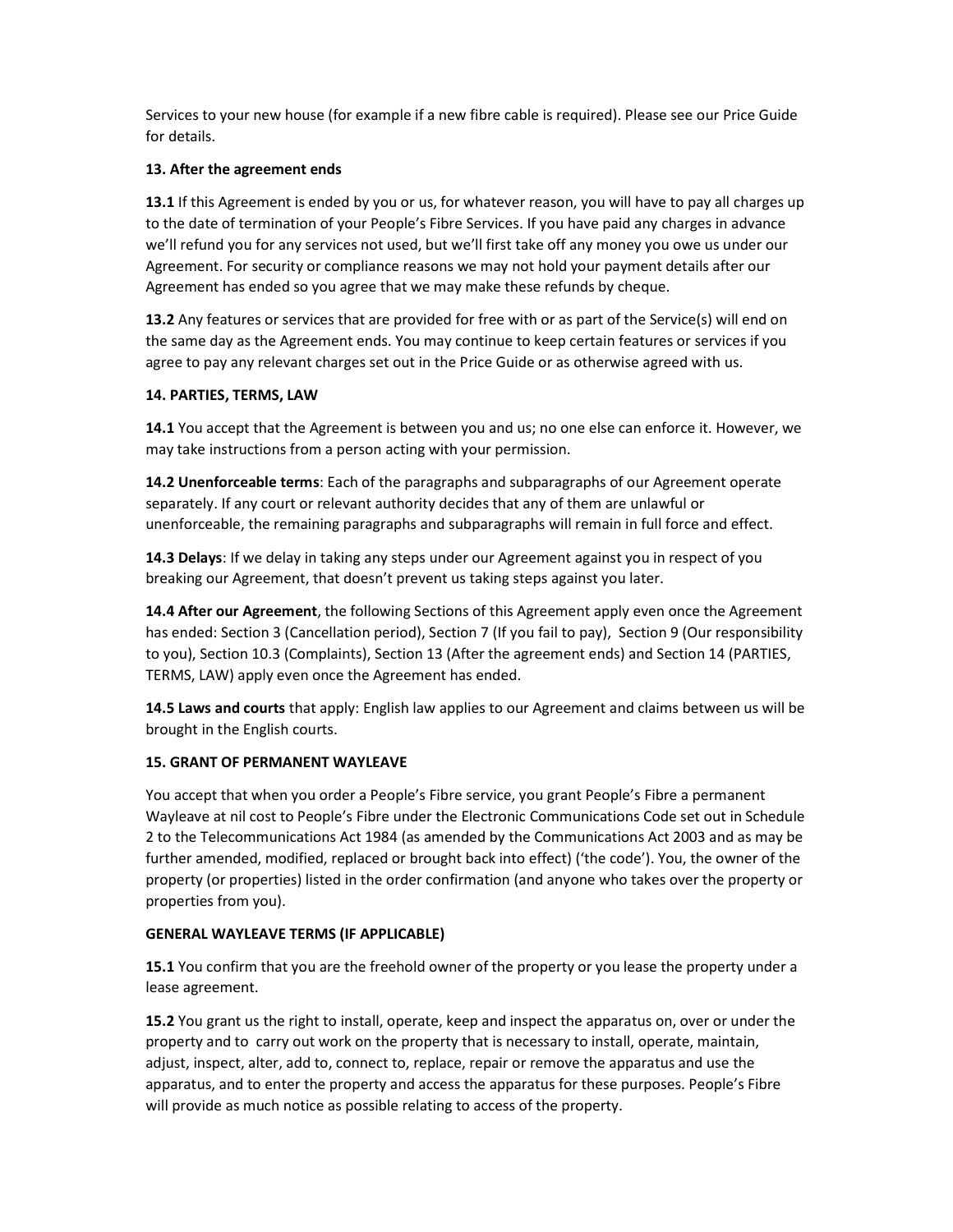**15.3** We will take all reasonable precautions to reduce as far as possible any damage when carrying out our rights under this agreement, and will repair, to your reasonable satisfaction, any damage we cause to the property.

15.4 We will cover you against liability for all third-party claims, costs, proceedings and damages ('claims') arising out of us failing to keep to this agreement or being negligent in carrying out our rights under this agreement as long as you tell us about any claim as soon as possible, do not agree or settle any claim without first getting written permission from us or our insurers (which will not be unreasonably withheld or delayed), make reasonable efforts to reduce your losses, and allow us to defend the claim in your name. We will cover the cost of defending the claim.

15.5 Our liability to you under or in connection with this agreement will be limited to £5,000,000 (five million pounds) and does not include any liability for any indirect or consequential loss (including loss of profits, business, revenue, contracts or anticipated savings). We do not restrict or limit our liability to you for death or personal injury caused by our negligence.

15.6 The apparatus will always remain our property (both while this agreement is in force and after it ends).

15.7 You must not knowingly do or allow anyone else to do anything which causes damage or is likely to damage or interfere with the apparatus.

15.8 You must give us written notice if you plan to carry out any work which will or is likely to have a negative effect on the apparatus.

15.9 This agreement will remain in force from the date written above for the whole period during which we are an operator (as defined in the code).

15.10 This Agreement shall end or terminate on:

The date on which we cease to provide the electronic communications service provided by the Apparatus to which this Agreement relates whether or not it permanently removes the Apparatus.

The expiry of not less than 18 (eighteen) months' notice (as specified by the code) given by You to Us or by Us to You which period represents the period required by Us to bring to an end any contractual arrangements that We as Operator got with our customers for the delivery of telecommunications services.

We may terminate this agreement by giving you 30 days' notice in writing.

15.11 We shall dismantle and remove the apparatus and all works ancillary to it in accordance with our obligations within a reasonable time following termination.

15.12 Any notice you or we give under this agreement must be in writing and will be considered to have been given to the other if it is delivered by hand or sent by ordinary first-class post and addressed to the last known address of the other party. (Any notice you send to us must be sent to our registered office and marked for the attention of Wayleave officer.) Notice delivered by hand will be effective immediately and notice sent by post will be effective 48 hours after posting.

15.13 Nothing in this agreement will prevent or restrict you from altering, developing or redeveloping any buildings, property or land (you must still keep to clause 8 above and any restrictions stated in the code).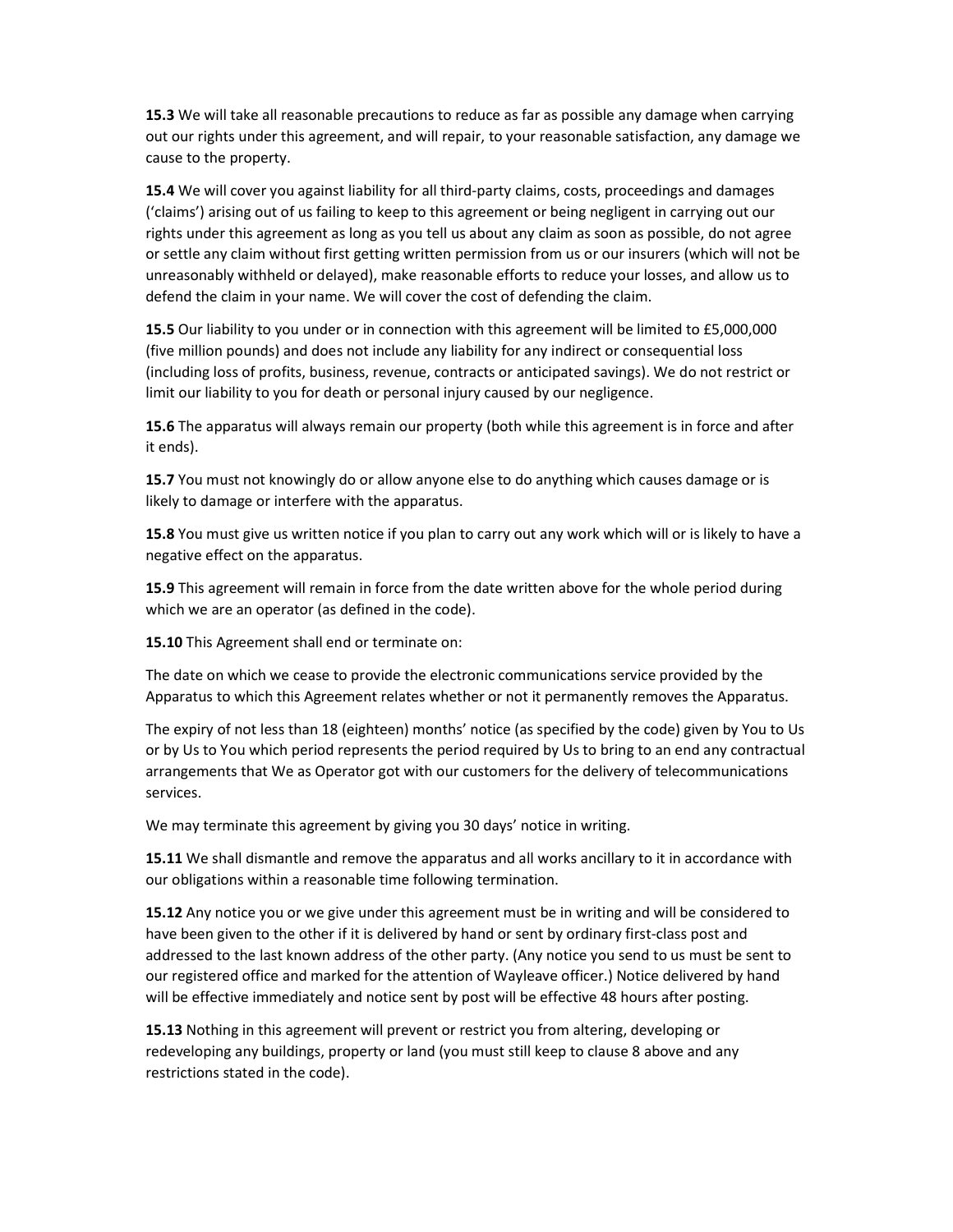15.14 We may transfer or share the benefit of this agreement and any rights it provides with any person who the code applies to under the Communications Act 2003 (as amended, modified, replaced or brought back into effect). Where we refer to 'us' or 'we' in this agreement, this also includes anyone we transfer the rights to or share the benefits with.

15.15 You and we agree that this agreement does not create a relationship of landlord and tenant.

15.16 This agreement is governed by English law and disputes will be decided in the English courts.

15.17 Unless we tell you otherwise and except as stated in the code, nothing in this agreement will give any person any rights under the Contracts (Rights of Third Parties) Act 1999.

# **GLOSSARY**

Here is an explanation of some of the wording used in our Term::

# People's Fibre Broadband Services, "People's Fibre Services" or "Services" or "Service"

. The provision of Broadband Internet via Full Fibre, or Fibre to the premises (FTTP). The Services are provided for either Home use or Business use.

# People's Fibre Home Services

. People's Fibre Broadband Services that are provided just for domestic use.

# People's Fibre Business Services

. People's Fibre Broadband services that are provided just for business purposes.

# Account Holder

. The customer named on the order form.

# Order Confirmation

. This is the letter or email from People's Fibre that confirms your order and describes the Services that you have ordered.

## Offer Terms.

The details for any special offer applied to your Service.

## Minimum Term.

This starts on your Activation Date and is shown on your Service Confirmation. You must keep your Service for the whole of the agreed Minimum Term, unless you or we are allowed to end this Agreement sooner.

# Order form

The online or paper form completed by you as the person authorised to enter into this Agreement with People's Fibre.

# Service Activation Date

The date on which our Service Activation team has confirmed your connection is live and working to the agreed Service Demarcation point.